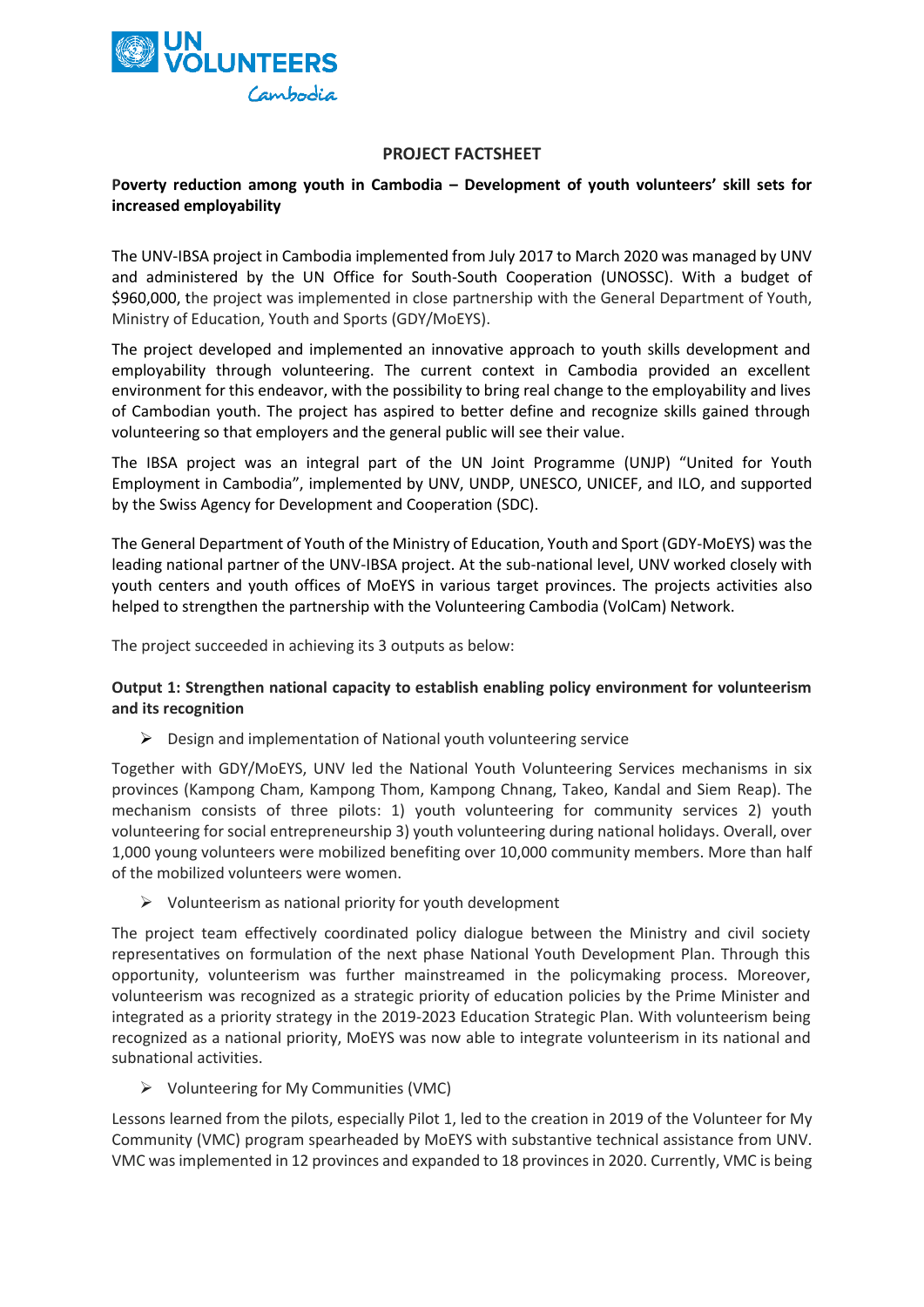operationally and financially led by MoEYS. VMC is one of the first national policies dedicated to youth volunteerism in Cambodia.

➢ Accreditation framework

To ensure the transferability of the skills developed by young volunteer during volunteering programs to the labor market, UNV and MoEYS initiated the development of a formal accreditation of volunteer work, with the support of a consultant. Following consultative dialogues with stakeholders, UNV and MoEYS decided to change the term of the accreditation framework to "framework for the recognition of skills" and to link it to a set of soft skills detailed in a soft-skills manual created by UNV and MoEYS. At present, MoEYS is coordinating MoUs with a variety of stakeholders, including universities, Volunteer Involving Organizations (VIOs) and the private sector to implement a new framework to be piloted with VMC volunteers in 2020.

# **Output 2: Promote engagement of vulnerable youth in volunteerism**

 $\triangleright$  Implication of youth from provinces to narrow rural/urban divide.

To understand the needs of young people and which services they wish to see from the government, VIOs and other stakeholders, UNV organized study tours, dialogues and events with youth from 25 provinces. Various volunteerism-sharing sessions in the forms of outreach were also conducted as part of the efforts to mainstream the concept of volunteerism among people. Many universities and high schools in both the city and provinces were used as venues for organizing the event

 $\triangleright$  South-South exchange activities conducted with China, Korea, Thailand and India.

The project fostered South-South relationships, through three South-South exchange activities with China, Korea and India. These exchanges took the form of a knowledge exchange with Beijing Volunteer Federation, the mobilization of two international volunteers with Korea International Cooperation Agency and a volunteer exchange with International Youth Exchange through Peer Learning India.

 $\triangleright$  Social entrepreneurship

To further support young entrepreneurship through volunteerism, the project delivered an incubation program in collaboration with Young Entrepreneurs Association Cambodia (YEAC) and with support from MoEYS, in 2019. The primary objectives of the program were to create an entrepreneurship program to support the ideas and innovations of young founders through training and mentorship. Participants received a series of business technical trainings, access to YEAC entrepreneur competitions and events, access to dedicated mentors with relevant business expertise. Four teams received \$5,000, \$3,000 and \$2,000 seed-funding and free access to YEAC memberships. Mentorship will continue past this project to ensure the success of these four businesses.

# **Output 3: Advocacy, information and monitoring – strengthened national capacity to implement volunteer management mechanisms**

 $\triangleright$  National policy

Through the integration of volunteerism as a main priority for youth development, Cambodia has recognized the role of volunteerism in youth employability. Volunteerism's role in youth employability was highlighted as a key pillar of the Education Strategic Plan 2019-2023 and the National Policy on Youth Development. Cambodia has the policy landscape and technical skills to continue to develop innovative volunteerism schemes and enhance its actual ones.

➢ Technical guidance

The project provided a series of capacity building activities to government officials involved with the implementation of youth volunteerism programs. The capacity of 67 officials of 5 Youth Centers and